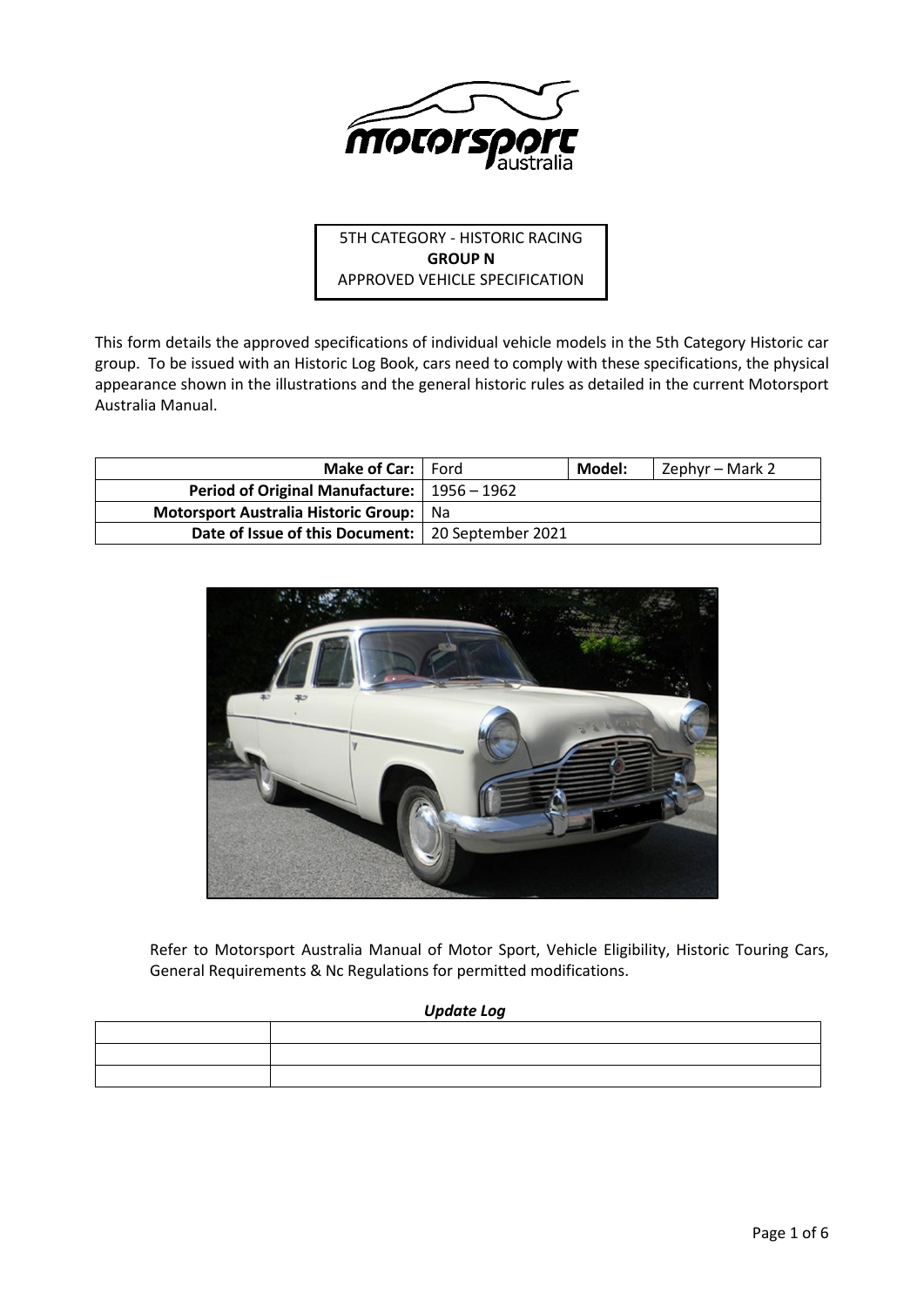## *1.1. CHASSIS*

| <b>Description:</b>             | Uni body                  |
|---------------------------------|---------------------------|
| <b>Period of Manufacture:</b>   | 1956-1962                 |
| <b>Manufacturer:</b>            | <b>Ford Motor Company</b> |
| <b>Chassis Number From:</b>     | 206E******                |
| <b>Chassis Number location:</b> | Firewall                  |
| <b>Material:</b>                | Steel                     |
| <b>Comments</b>                 | None                      |

## *1.1. FRONT SUSPENSION*

| Description:                  | Independent - by MacPherson Strut with lower arm and sway bar |  |                        |    |
|-------------------------------|---------------------------------------------------------------|--|------------------------|----|
| <b>Spring Medium:</b>         | Coil                                                          |  |                        |    |
| Damper Type:                  | Telescopic incorporated in strut                              |  | Adjustable:            | No |
| Anti-sway bar:                | Yes                                                           |  | Adjustable:            | No |
| <b>Suspension adjustable:</b> | Method:<br>Yes                                                |  | Caster, camber and toe |    |
| <b>Comments:</b>              | Refer Appendix A                                              |  |                        |    |

# *1.2. REAR SUSPENSION*

| Description:                  | Live rear axle with trailing links |  |             |     |
|-------------------------------|------------------------------------|--|-------------|-----|
| <b>Spring Medium:</b>         | Semi elliptical leaf               |  |             |     |
| Damper Type:                  | Telescopic                         |  | Adjustable: | No  |
| Anti-sway bar:                | No                                 |  | Adjustable: | N/A |
| <b>Suspension adjustable:</b> | Method:<br>No                      |  | N/A         |     |
| <b>Comments:</b>              | Refer Appendix A                   |  |             |     |

# *1.3. STEERING*

| Tyne:<br>. . | W<br>peg<br>and<br>100 <sub>cm</sub><br>лн | мÆ<br>зке. | $\overline{\phantom{0}}$<br>Ford |
|--------------|--------------------------------------------|------------|----------------------------------|
| Comments:    | None                                       |            |                                  |

## *1.4. BRAKES*

|                               | <b>Front</b>     | Rear              |
|-------------------------------|------------------|-------------------|
| Type:                         | Drum             | Drum              |
| <b>Dimensions:</b>            | 228 mm x 63.5 mm | 228 mm x 44.45 mm |
| <b>Material of drum/disc:</b> | Cast iron        | Cast iron         |
| No. cylinders/pots per wheel: | Two              | One               |
| <b>Actuation:</b>             | Hydraulic        | Hydraulic         |
| <b>Caliper make:</b>          | N/A              |                   |
| <b>Caliper type:</b>          | N/A              |                   |
| <b>Material:</b>              | N/A              |                   |
| <b>Master cylinder make:</b>  | Girling          |                   |
| Type:                         | Single           |                   |
| <b>Adjustable bias:</b>       | No.              |                   |
| <b>Servo Fitted:</b>          | No.              |                   |
| Comments:                     | None             |                   |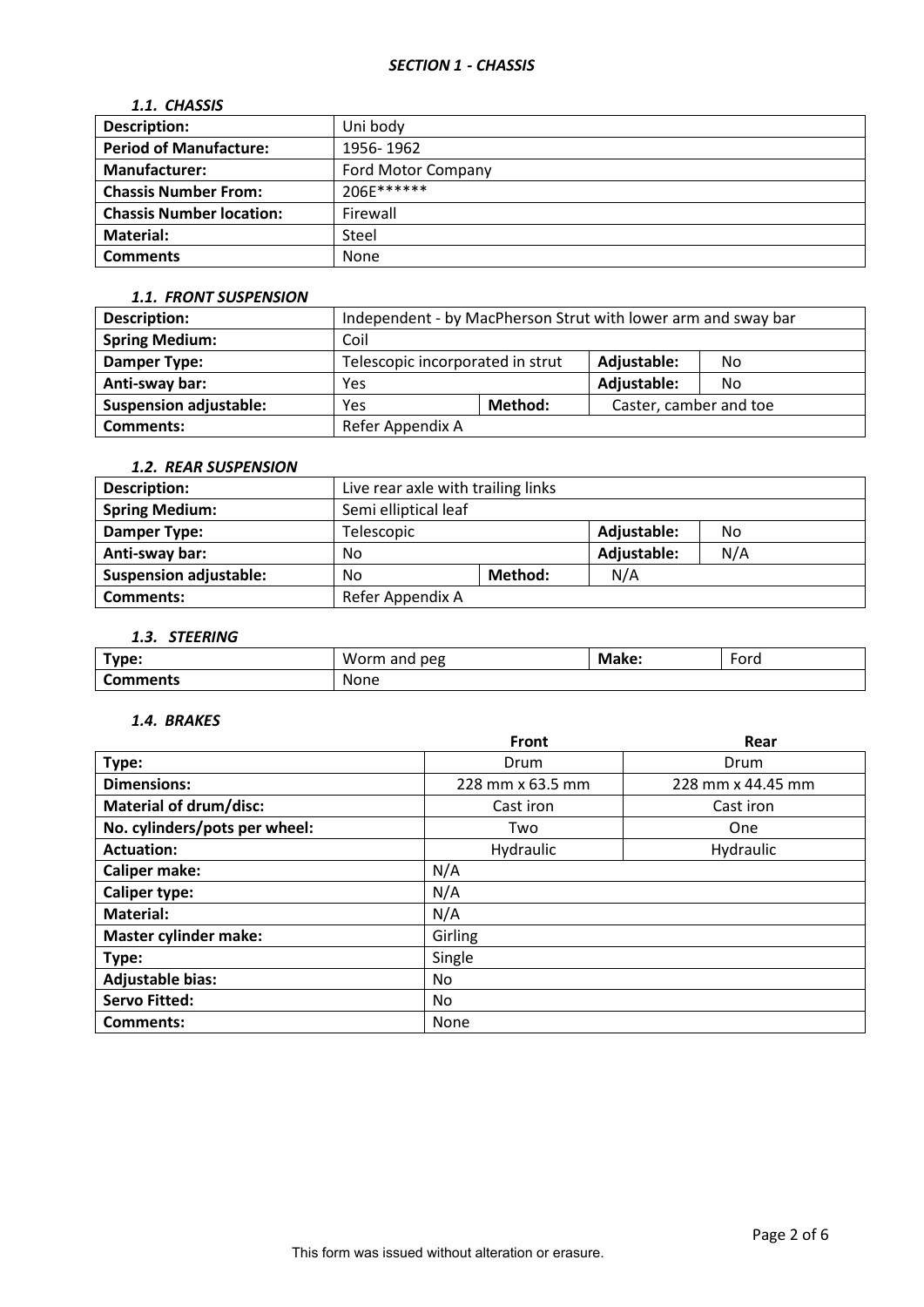# *2.1. ENGINE*

| Make:                           | Ford       |                         |         |
|---------------------------------|------------|-------------------------|---------|
| Model:                          | 206E       |                         |         |
| No. cylinders:                  | Six        | <b>Configuration:</b>   | In-line |
| <b>Cylinder Block-material:</b> | Cast iron  | <b>Two/Four Stroke:</b> | Four    |
| <b>Bore - Original:</b>         | 82.6 mm    | <b>Max allowed:</b>     | 84.1 mm |
| Stroke - original:              | 79.5 mm    | <b>Max allowed:</b>     | 79.5 mm |
| Capacity - original:            | 2557 cc    | <b>Max allowed:</b>     | 2651 cc |
| <b>Identifying marks:</b>       | 206E****** |                         |         |
| <b>Cooling method:</b>          | Liquid     |                         |         |
| <b>Comments:</b>                | None       |                         |         |

#### *2.2. CYLINDER HEAD*

| Make:                     | Ford       |                    |              |          |      |
|---------------------------|------------|--------------------|--------------|----------|------|
| No. of valves/cylinder:   | Two        | Inlet:             | One          | Exhaust: | One  |
| No. of ports total:       | Seven      | Inlet:             | Three        | Exhaust: | Four |
| No. of camshafts:         | One        | Location:          | <b>Block</b> | Drive:   | Gear |
| <b>Valve actuation:</b>   |            | Pushrod and rocker |              |          |      |
| Spark plugs/cylinder:     | <b>One</b> |                    |              |          |      |
| <b>Identifying marks:</b> | N/A        |                    |              |          |      |
| <b>Comments:</b>          | None       |                    |              |          |      |

# *2.3. LUBRICATION*

| Method:              | Wet sump | Oil tank location: | N/A |
|----------------------|----------|--------------------|-----|
| Dry sump pump type:  | N/A      | Location:          | N/A |
| Oil cooler standard: | No       | Location:          | N/A |
| Comments:            | None     |                    |     |

#### *2.4. IGNITION SYSTEM*

| Type:      | Points, coil and distributor              |
|------------|-------------------------------------------|
| Make:      | Lucas/Autolite                            |
| l Comments | Breakerless electronic ignition permitted |

### *2.5. FUEL SYSTEM*

| <b>Carburettor Make:</b>    | Zenith | Model: | 36WLA |
|-----------------------------|--------|--------|-------|
| <b>Carburettor Number:</b>  | One    |        |       |
| Size:                       | 36 mm  |        |       |
| <b>Fuel injection Make:</b> | N/A    | Type:  | N/A   |
| Supercharged:               | No     | Type:  | N/A   |
| <b>Comments:</b>            | None   |        |       |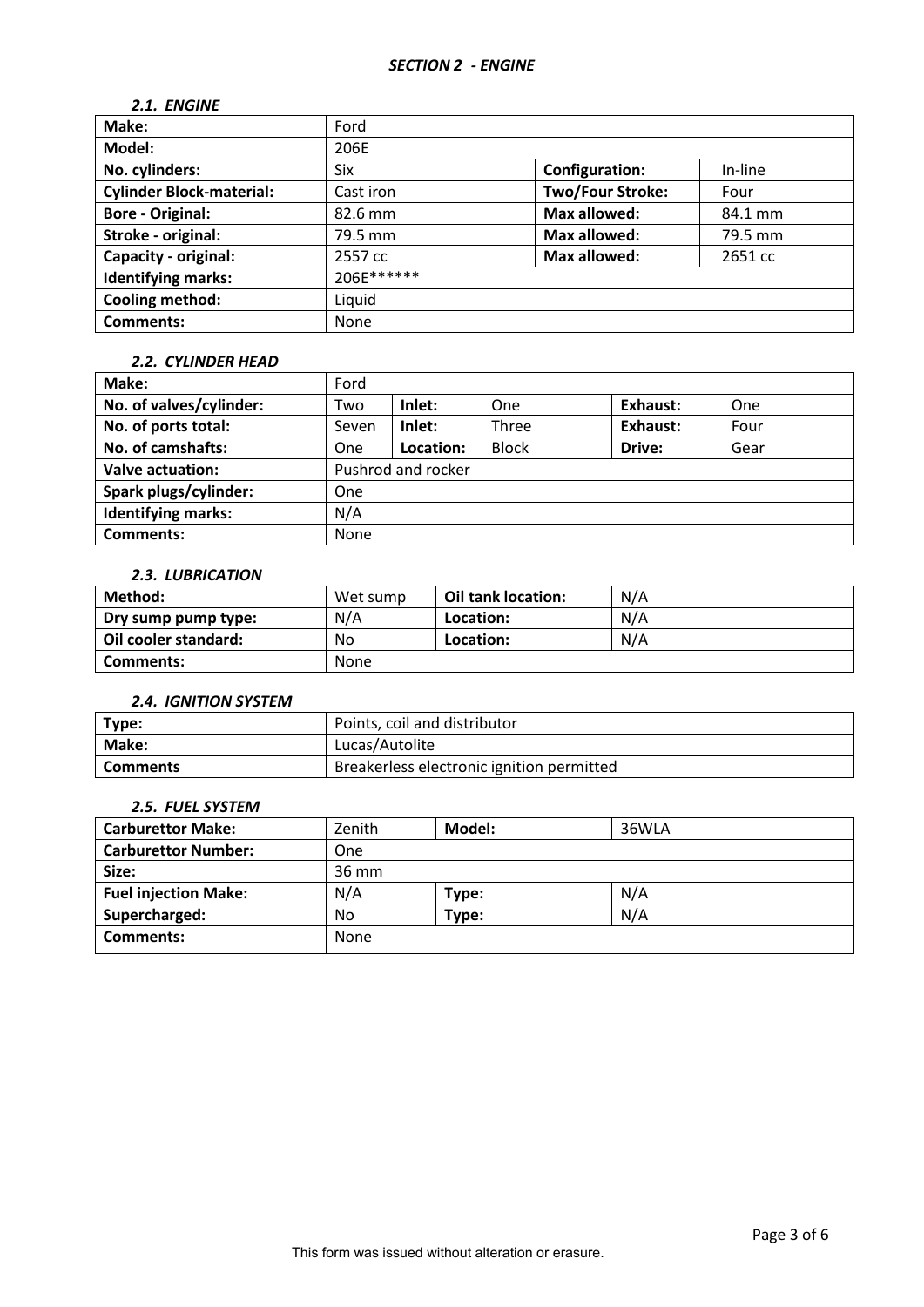#### *SECTION 3 - TRANSMISSION*

#### *3.1. CLUTCH*

| Make:             | Borg and Beck |
|-------------------|---------------|
| Type:             | Coil          |
| Diameter:         | 216 mm        |
| No. of Plates:    | One           |
| <b>Actuation:</b> | Hydraulic     |
| <b>Comments:</b>  | None          |

## *3.2. TRANSMISSION*

| Type:                                | Syncromesh                                 |
|--------------------------------------|--------------------------------------------|
| Make:                                | Ford                                       |
| <b>Gearbox location:</b>             | Behind engine                              |
| No. forward speeds:                  | Three                                      |
| <b>Gearchange type and location:</b> | Column change                              |
| Case material:                       | Cast iron                                  |
| <b>Identifying marks:</b>            | N/A                                        |
| <b>Comments:</b>                     | Floor shift was a Ford UK available option |

### *3.3. FINAL DRIVE*

| Make:                     | Ford           | Model: | N/A |
|---------------------------|----------------|--------|-----|
| Type:                     | Live rear axle |        |     |
| <b>Ratios:</b>            | 3.90:1         |        |     |
| <b>Differential type:</b> | Hypoid bevel   |        |     |
| Comments:                 | None           |        |     |

# *3.4. TRANSMISSION SHAFTS (EXPOSED)*

| Number:      | One                                               |
|--------------|---------------------------------------------------|
| Location:    | Gearbox to final drive                            |
| Description: | Tubular and Open tail shaft with twin uni joints. |
| Comments:    | One                                               |

## *3.1. WHEELS & TYRES*

| <b>Wheel type - Original:</b>  | Pressed disc              |             | <b>Material - Original:</b> | Steel |
|--------------------------------|---------------------------|-------------|-----------------------------|-------|
| Wheel type - Allowed:          | Steel                     |             | <b>Material - Allowed:</b>  | Steel |
|                                | Alloy (period style)      |             |                             | Alloy |
| <b>Fixture method:</b>         | Bolt on                   | No. studs:  |                             | Five  |
| Wheel dia. & rim width         | <b>FRONT</b>              | <b>REAR</b> |                             |       |
| Original:                      | $4.5'' \times 13''$       |             | $4.5'' \times 13''$         |       |
| <b>Allowed</b>                 | $5'' \times 13''$         |             | $5'' \times 13''$           |       |
| <b>Tyre Section:</b>           |                           |             |                             |       |
| Allowed:                       | Refer approved tyre list. |             |                             |       |
| <b>Aspect ratio - minimum:</b> | 60% minimum aspect ratio. |             |                             |       |
| Comments:                      | None                      |             |                             |       |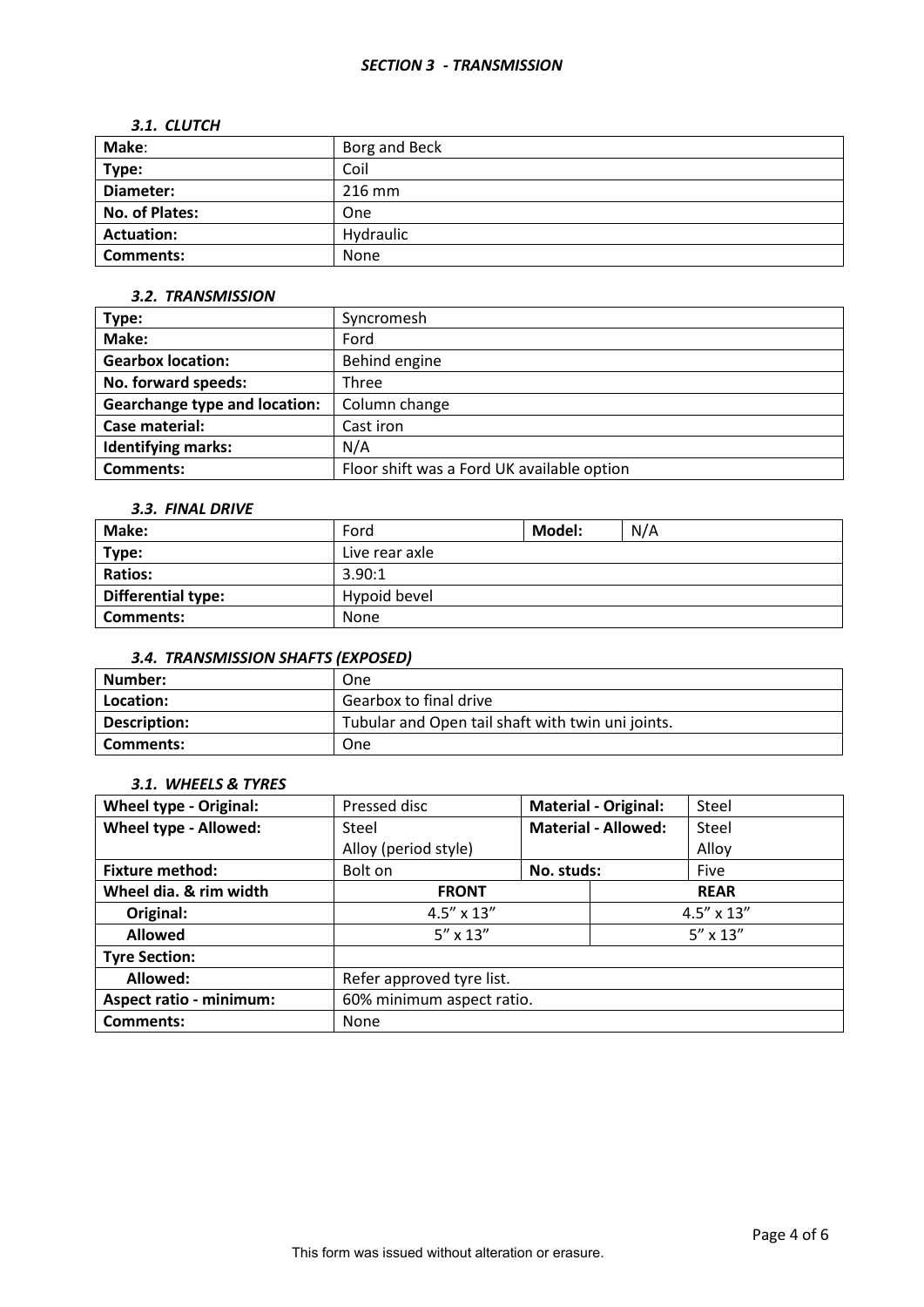#### *4.1. FUEL SYSTEM*

| <b>Tank Location:</b> | In boot floor       | <b>Capacity:</b> | 45 litres |
|-----------------------|---------------------|------------------|-----------|
| Fuel pump, type:      | Mechanical on block | Make:            | AC        |
| <b>Comments:</b>      | None                |                  |           |

#### *4.2. ELECTRICAL SYSTEM*

| Voltage:                 | ∸∸                      | <b>Alternator fitted:</b> | Generator |
|--------------------------|-------------------------|---------------------------|-----------|
| <b>Battery Location:</b> | <b>RH side Firewall</b> |                           |           |
| <b>Comments:</b>         | None                    |                           |           |

#### *4.3. BODYWORK*

| Type:            | Sedan       | <b>Material:</b> | Steel |
|------------------|-------------|------------------|-------|
| No. of seats:    | Five        | No. doors:       | Four  |
| <b>Comments:</b> | <b>None</b> |                  |       |

## *4.4. DIMENSIONS*

| Track - Front: | 1346 mm     | Rear:                  | 1321 mm |
|----------------|-------------|------------------------|---------|
| Wheelbase:     | 2717 mm     | <b>Overall length:</b> | 4534 mm |
| Dry weight:    | 1221 kg     |                        |         |
| Comments:      | <b>None</b> |                        |         |

## *4.5. SAFETY EQUIPMENT*

Refer applicable Group Regulations